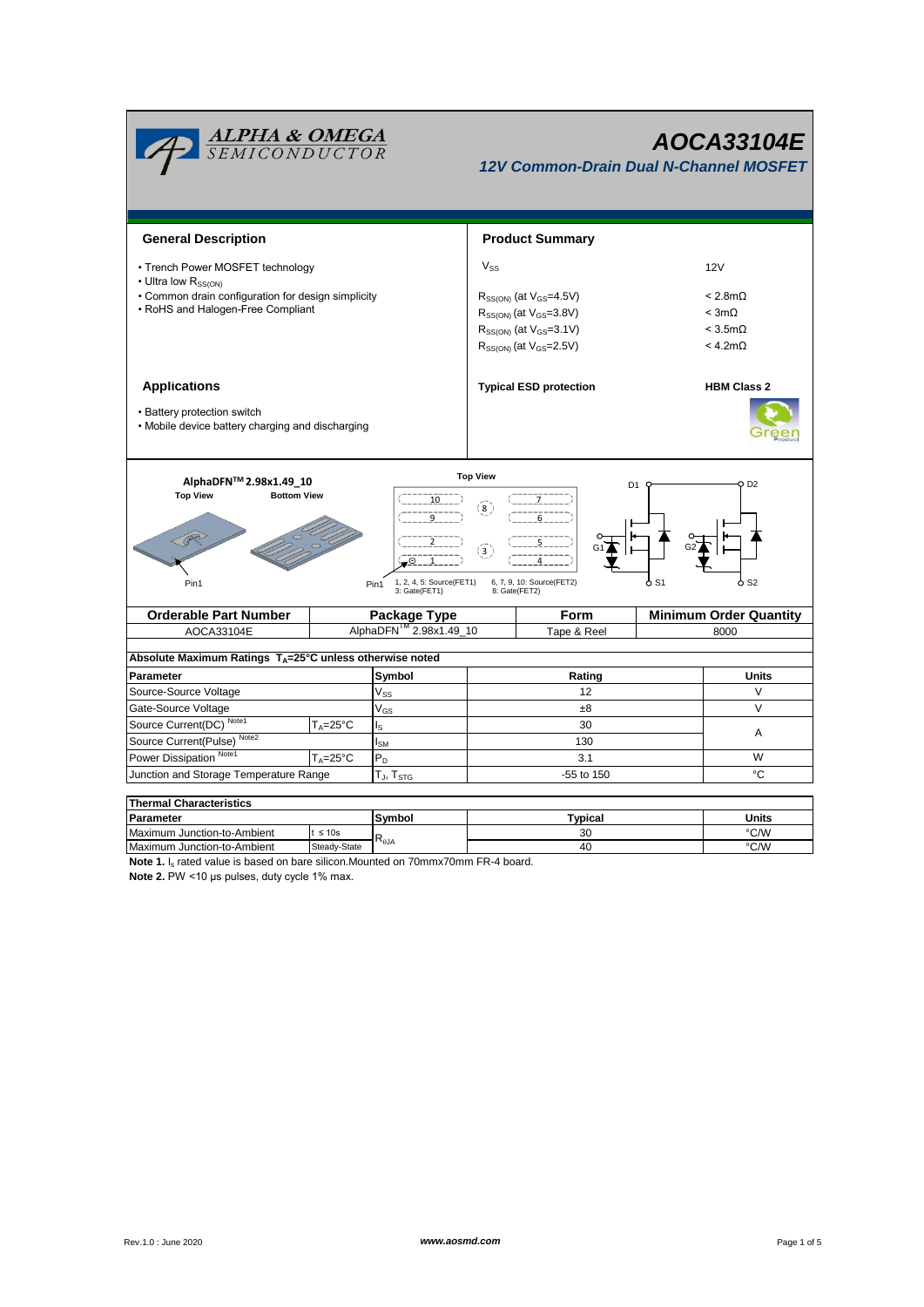

## **Electrical Characteristics (TJ=25°C unless otherwise noted)**

| Symbol                      | Parameter                                                                          | <b>Conditions</b>                                            |                                | Min | Typ  | Max | <b>Units</b> |  |  |  |  |  |  |
|-----------------------------|------------------------------------------------------------------------------------|--------------------------------------------------------------|--------------------------------|-----|------|-----|--------------|--|--|--|--|--|--|
| <b>STATIC PARAMETERS</b>    |                                                                                    |                                                              |                                |     |      |     |              |  |  |  |  |  |  |
| <b>BV</b> <sub>SSS</sub>    | Source-Source Breakdown Voltage                                                    | <b>Test Circuit 6</b><br>$IS=250µA, VGS=0V$                  |                                | 12  |      |     | V            |  |  |  |  |  |  |
| $I_{SSS}$                   | Zero Gate Voltage Source Current                                                   | $V_{SS}$ =12V, $V_{GS}$ =0V                                  | <b>Test Circuit 1</b>          |     |      | 1   | μA           |  |  |  |  |  |  |
|                             |                                                                                    |                                                              | $T_i = 55^{\circ}C$            |     |      | 5   |              |  |  |  |  |  |  |
| $I_{GSS}$                   | <b>Test Circuit 2</b><br>$V_{SS}$ =0V, $V_{GS}$ = $\pm$ 8V<br>Gate leakage current |                                                              |                                |     |      | ±10 | μA           |  |  |  |  |  |  |
| $V_{GS(th)}$                | Gate Threshold Voltage                                                             | $V_{SS} = V_{GS}$ $I_S = 250 \mu A$<br><b>Test Circuit 3</b> |                                | 0.4 | 0.75 | 1.2 | $\vee$       |  |  |  |  |  |  |
| $R_{SS(ON)}$                |                                                                                    | $V_{GS}$ =4.5V, $I_S$ =5A                                    | <b>Test Circuit 4</b>          | 1.6 | 2.25 | 2.8 | $m\Omega$    |  |  |  |  |  |  |
|                             |                                                                                    |                                                              | $T_{\parallel} = 125^{\circ}C$ | 2.1 | 3.1  | 3.9 |              |  |  |  |  |  |  |
|                             | Static Source to Source On-Resistance                                              | $V_{GS} = 3.8 V, I_S = 5A$                                   | <b>Test Circuit 4</b>          | 1.7 | 2.35 | 3   | $m\Omega$    |  |  |  |  |  |  |
|                             |                                                                                    | $V_{GS} = 3.1 V, I_S = 5A$                                   | <b>Test Circuit 4</b>          | 1.8 | 2.55 | 3.5 | $m\Omega$    |  |  |  |  |  |  |
|                             |                                                                                    | $V_{GS}$ =2.5V, $I_S$ =5A                                    | <b>Test Circuit 4</b>          | 2   | 3    | 4.2 | $m\Omega$    |  |  |  |  |  |  |
| $g_{FS}$                    | Forward Transconductance                                                           | $V_{SS} = 5V$ , $I_S = 5A$                                   | <b>Test Circuit 3</b>          |     | 40   |     | S            |  |  |  |  |  |  |
| V <sub>FSS</sub>            | Forward Source to Source Voltage                                                   | $IS=1A, VGS=0V$<br><b>Test Circuit 5</b>                     |                                |     | 0.6  | 1   | $\vee$       |  |  |  |  |  |  |
| <b>DYNAMIC PARAMETERS</b>   |                                                                                    |                                                              |                                |     |      |     |              |  |  |  |  |  |  |
| R <sub>g</sub>              | Gate resistance                                                                    | $f=1$ MHz                                                    |                                |     | 1.5  |     | KΩ           |  |  |  |  |  |  |
| <b>SWITCHING PARAMETERS</b> |                                                                                    |                                                              |                                |     |      |     |              |  |  |  |  |  |  |
| $\mathsf{Q}_{\mathsf{g}}$   | <b>Total Gate Charge</b>                                                           | $V_{G1S1} = 4.5V$ , $V_{SS} = 6V$ , $I_S = 5A$               |                                |     | 36   |     | nC           |  |  |  |  |  |  |
| $t_{D(0n)}$                 | Turn-On DelayTime                                                                  |                                                              |                                |     | 2.2  |     | μs           |  |  |  |  |  |  |
| $t_r$                       | Turn-On Rise Time                                                                  | $V_{G1S1} = 4.5V$ , $V_{SS} = 6V$ , $R_1 = 1.2\Omega$ ,      |                                | 5   |      | μs  |              |  |  |  |  |  |  |
| $t_{D(off)}$                | Turn-Off DelayTime                                                                 | $R_{\text{GEN}} = 3\Omega$                                   | <b>Test Circuit8</b>           |     | 2.6  |     | μs           |  |  |  |  |  |  |
| $\mathbf{t}_\text{f}$       | <b>Turn-Off Fall Time</b>                                                          |                                                              |                                |     | 10.4 |     | μs           |  |  |  |  |  |  |

APPLICATIONS OR USES AS CRITICAL COMPONENTS IN LIFE SUPPORT DEVICES OR SYSTEMS ARE NOT AUTHORIZED. AOS DOES NOT ASSUME ANY LIABILITY ARISING OUT OF SUCH APPLICATIONS OR USES OF ITS PRODUCTS. AOS RESERVES THE RIGHT TO MAKE CHANGES TO PRODUCT SPECIFICATIONS WITHOUT NOTICE. IT IS THE RESPONSIBILITY OF THE CUSTOMER TO EVALUATE SUITABILITY OF THE PRODUCT FOR THEIR INTENDED APPLICATION. CUSTOMER SHALL COMPLY WITH APPLICABLE LEGAL REQUIREMENTS, INCLUDING ALL APPLICABLE EXPORT CONTROL RULES, REGULATIONS AND LIMITATIONS.

AOS' products are provided subject to AOS' terms and conditions of sale which are set forth at: http://www.aosmd.com/terms\_and\_conditions\_of\_sale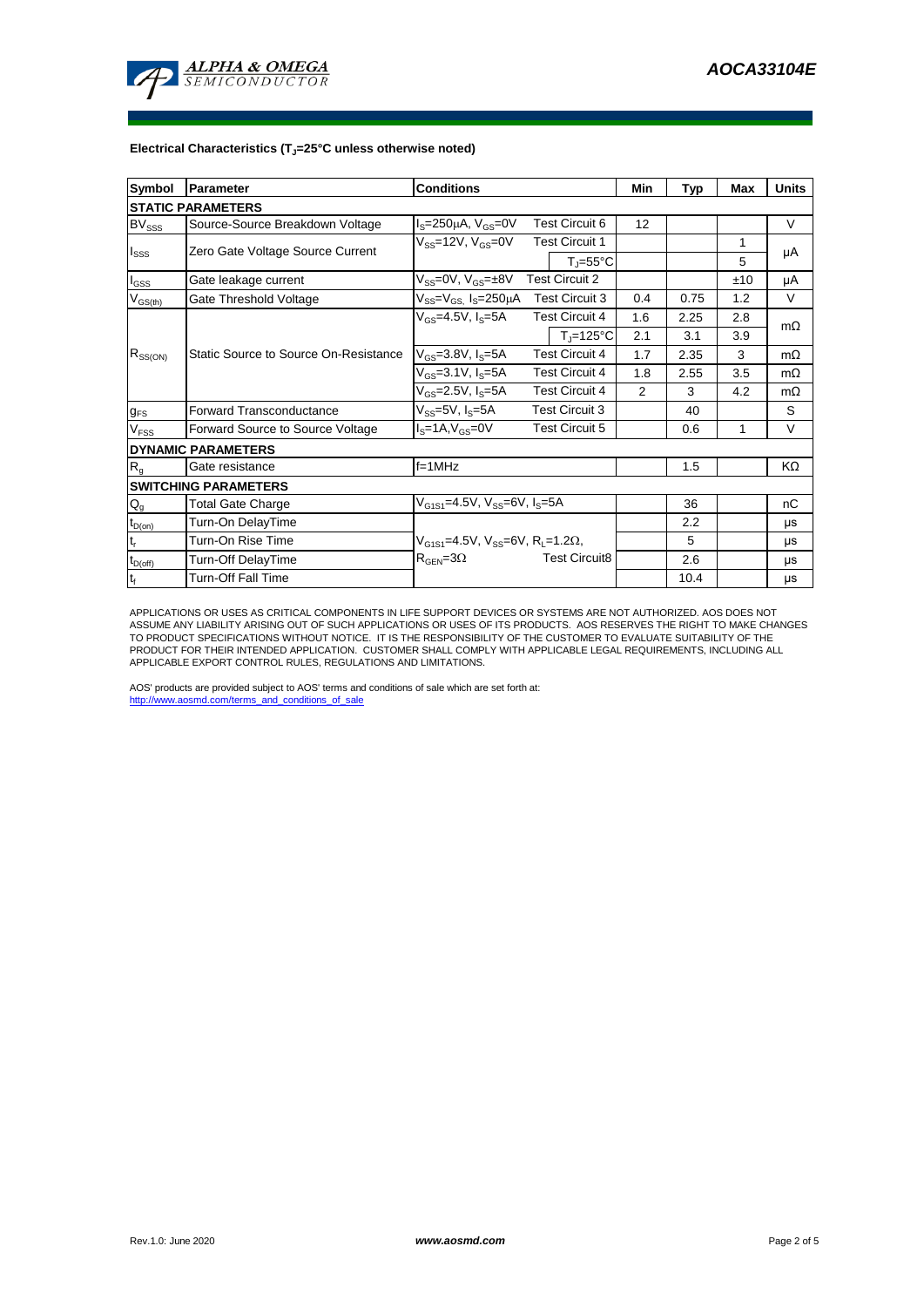

## **TYPICAL ELECTRICAL AND THERMAL CHARACTERISTICS**

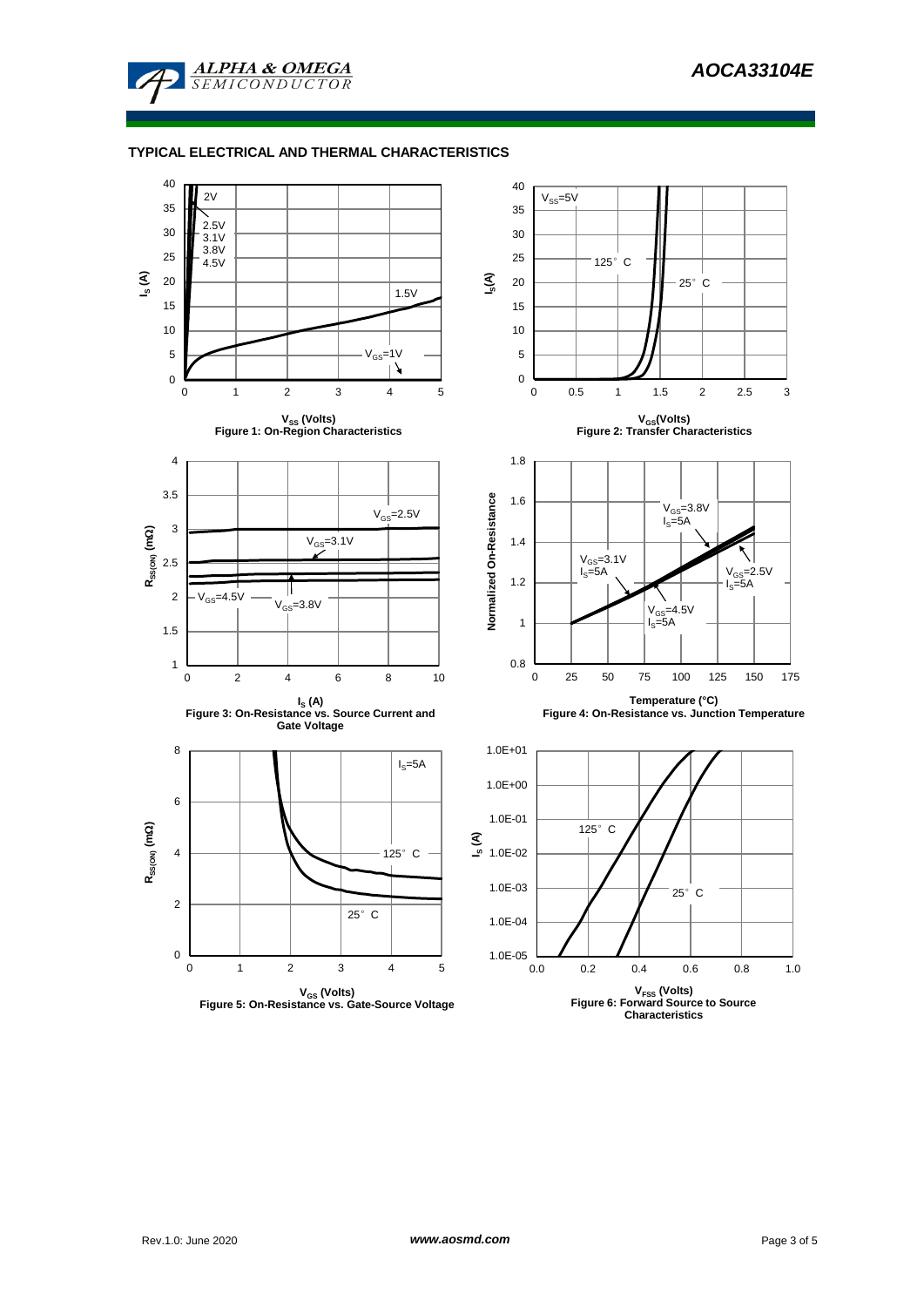

## **TYPICAL ELECTRICAL AND THERMAL CHARACTERISTICS**



**Figure 10: Normalized Maximum Transient Thermal Impedance (Note1)**